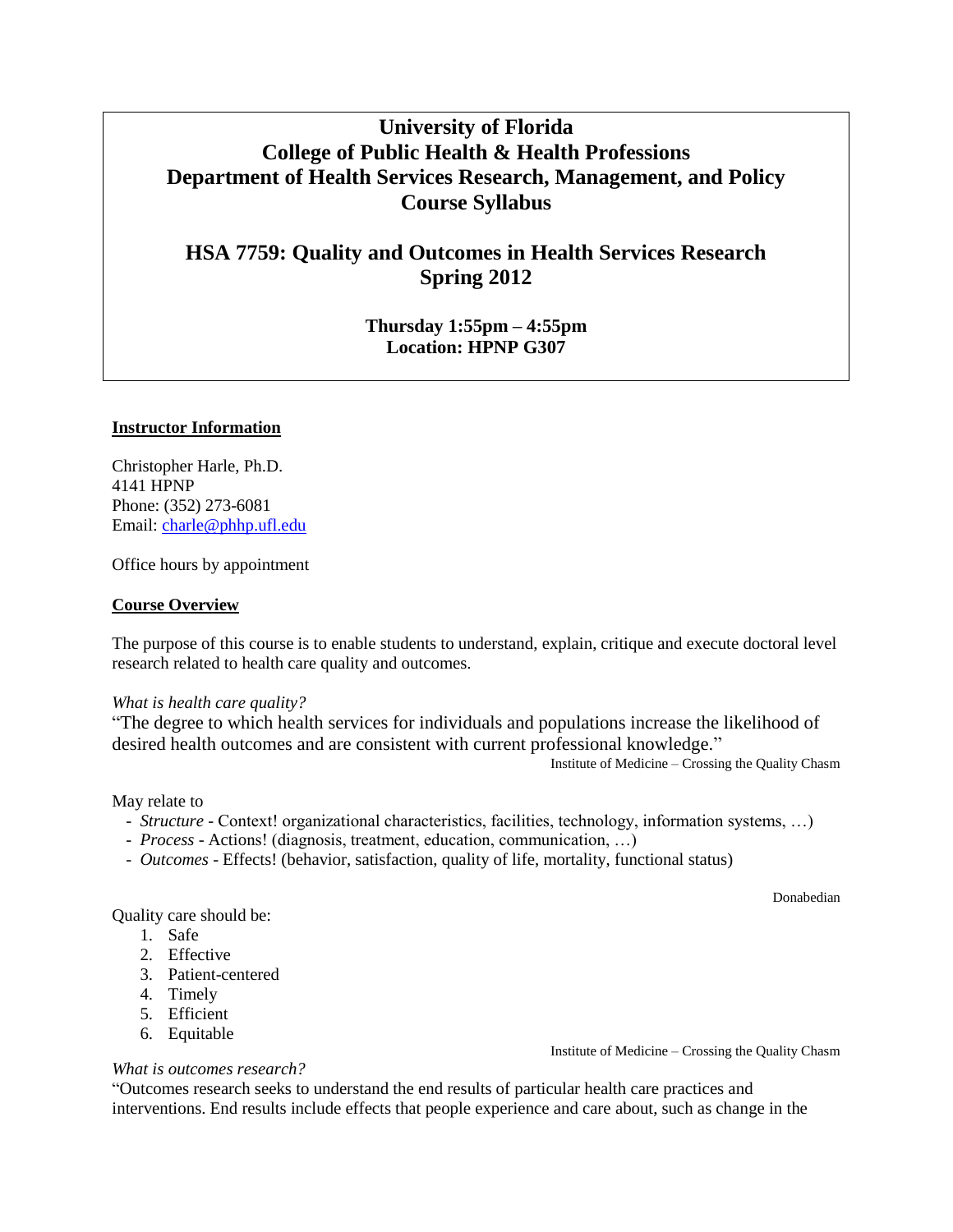ability to function. In particular, for individuals with chronic conditions—where cure is not always possible—end results include quality of life as well as mortality. By linking the care people get to the outcomes they experience, outcomes research has become the key to developing better ways to monitor and improve the quality of care."

AHRQ,<http://www.ahrq.gov/research/findings/factsheets/outcomes/outfact/index.html>

"Touches all aspects of health care delivery, from the clinical encounter itself to questions of the organization, financing and regulation of the health care system." AcademyHealth 1994,<http://www.academyhealth.org/files/publications/healthoutcomes.pdf>

## *What will we do in this course?*

The course will cover a mix of conceptual, technical, and practical research skills that will prepare students to contribute to health services research related to health care quality and outcomes. This will be achieved through a mix of textbook readings and discussions as well as readings, critiques, and discussions of timely and important research articles related to health care quality and outcomes. Topics will include:

- 1. How to systematically search and review research literature
- 2. Health measurement scale development and use
- 3. Risk adjustment and secondary data use
- 4. Patient reported outcomes
- 5. Health information systems/technology

## **Course Objectives**

Upon completion of the course, students should be able to:

- 1. Apply basic measurement theory, including scale development and validation.
- 2. Apply basic risk adjustment methodologies and concepts.
- 3. Identify, organize and critically evaluate important topics in quality and outcomes research
- 4. Review, synthesize, critique, and identify the contributions of peer-reviewed research articles
- 5. Review, synthesize, critique, and identify the contributions of streams of research literature
- 6. Develop a systematic review paper suitable for publication in a peer-reviewed journal

## **Most Important Readings ("Required")**

Streiner, D.L. and Norman, G.R. (2008). Health Measurement Scales (4th Edition). New York: Oxford University Press.

Kane, R.L. (Ed.) (2006). Understanding Health Care Outcomes Research ( $2<sup>nd</sup>$  Edition). Sudbury, MA: Jones and Bartlett Publishers.

#### **Second Most Important Readings ("Recommended")**

Iezzoni, L.I. (Ed.) (2003). Risk Adjustment for Measuring Healthcare Outcomes (3rd Edition). Chicago: Health Administration Press.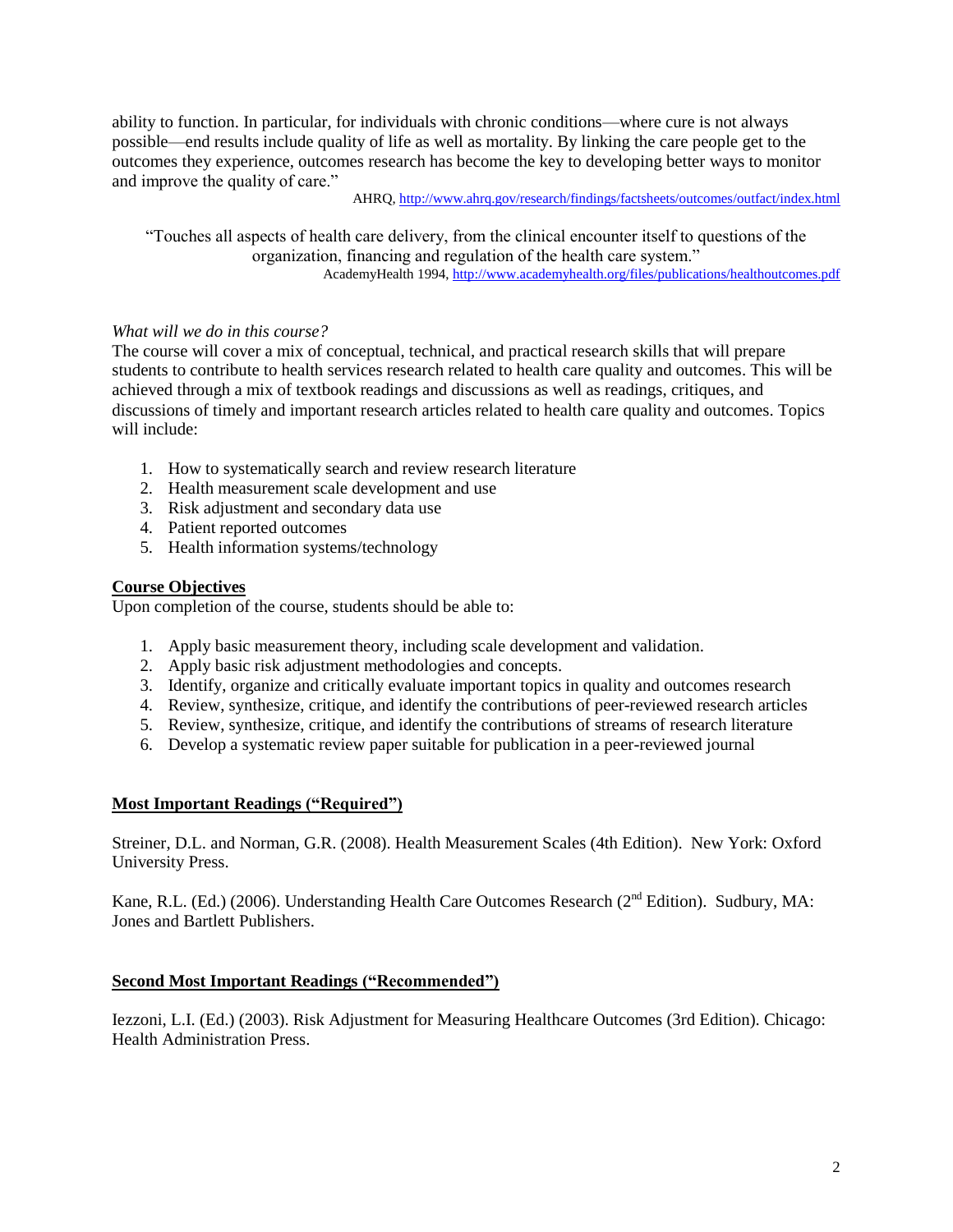# **Third Most Important Readings ("Suggested")**

Institute of Medicine. Committee on Quality of Health Care in America. 2000. *To Err is Human: Building a Safer Health System*. Washington, DC: National Academy Press.

Institute of Medicine. Committee on Quality of Health Care in America. 2001. *Crossing the Quality Chasm*. Washington, DC: National Academy Press.

Institute of Medicine. Committee on Understanding and Eliminating Racial and Ethnic Disparities in Health Care. 2002. *Unequal Treatment: Confronting Racial and Ethnic Disparities in Health Care*. Washington, DC: National Academy Press.

Institute of Medicine. Division of Health Care Services. 1999. *Measuring the Quality of Health Care*. Washington, DC: National Academy Press.

# **Course Requirements and Grading**

# **Weekly Readings and Participation (50%)**

Students are expected to arrive in class ready to discuss all of the chapters and articles assigned each week. Grades will be determined based on:

- 1. Participation as primary and secondary discussant of chapters/articles
- 2. Weekly participation as non-discussants
- 3. Grades on random quizzes related to the readings

The course is in seminar format. Part of the learning at the doctoral level is to develop the ability to conduct a seminar. Moreover, a major part of doctoral-level research and teaching involves being able to synthesize, interpret, and critique other people's work. For this reason, each class session will have a primary and a secondary discussant. Only on occasion will the instructor lecture traditionally, particularly for topics that have technical components.

## **Each week …**

**The primary discussant** will be responsible for:

- 1. Synthesizing the assigned readings
- 2. Extracting key concepts from the readings
- 3. Leading and pacing the discussion
- 4. Developing handouts for class 24 hours in advance of class (i.e. Wednesdays by 1:55pm)
- 5. Preparing approximately 3-5 in-depth questions for the class to discuss
- 6. Meeting at least once with the secondary discussant to prepare for the upcoming class

#### **The secondary discussant** will be responsible for:

- 1. Knowing the material equally as well as the primary discussant
- 2. Serving as a backup primary discussant in case of an unexpected absence
- 3. Meeting at least once with the primary discussant to prepare for the upcoming class

#### **Non-discussant students** will be responsible for:

1. Actively discussing all assigned readings during class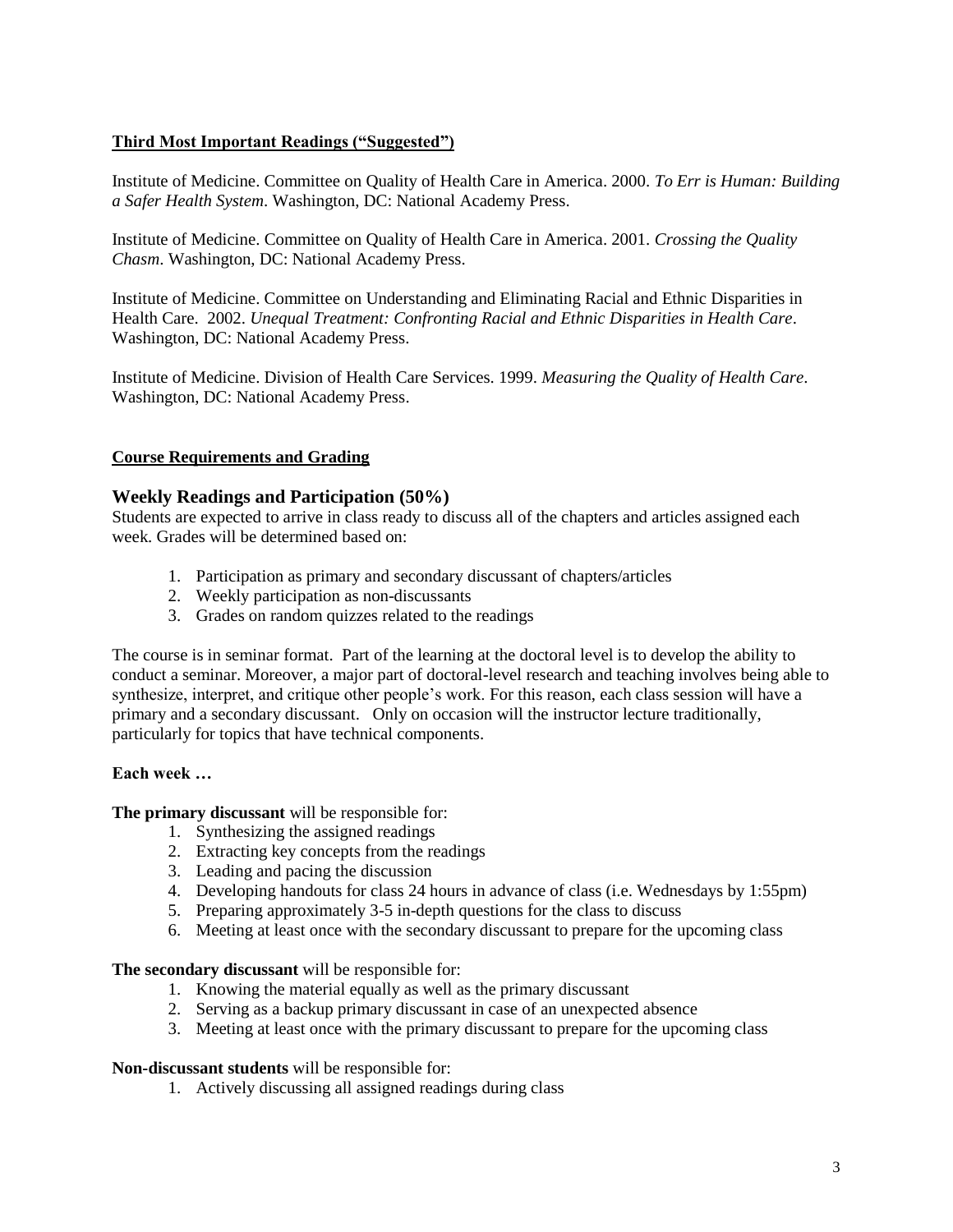2. Using their own interpretations, experiences, and knowledge to augment the discussants' materials

**The instructor** will be responsible for:

- 1. Highlighting and explaining the most critical concepts
- 2. Correcting any misconceptions or oversights in the discussants' presentations
- 3. Pacing the discussion
- 4. Introducing additional discussion questions

*\*To maximize learning, I strongly encourage all students to meet in small discussion groups each week.\**

# *Discussing Book Chapters*

When discussing book chapters (as opposed to research articles), the discussants should address the following:

- What are the key topics covered in each chapter?
- How do the assigned chapters relate to each other?
- What are the research challenges and opportunities associated with the concepts/methods?
- What are the strengths and limitations of the concepts/methods covered?
- Any misunderstandings or confusion about the topics

# *Discussing Research Articles*

When discussing research articles (as opposed to book chapters), the discussants should address the following:

- An overview of the research area and/or methods introduced in the readings
- What is (are) the research questions? How and why are they significant?
- What is (are) the research methods used to answer the questions?
- What are the underlying theories, models, and/or hypotheses? How are they tested?
- How significant are the results? (This has nothing to do with p-values.)
- Do you see any counterintuitive results?
- What are the theoretical implications? What are the contribution to the literature? What are the practical (i.e. policy or managerial) implications?
- What are the future research questions to be answered?

A high quality presentation and discussion should include coverage of the core ideas, a balanced critique (i.e. limitations and contributions), while also integrating material from the different readings. The discussants should prompt the class with questions to encourage discussion on key issues in and relationships between the chapters and articles. The leaders should also prompt the class with more basic questions or misunderstandings that arose when reading the material. Remember, class is scheduled to meet for three hours, so you should develop an in-depth set of presentation materials and discussion notes but also synthesize sufficiently so that all materials are covered in discussion.

# **Literature Mapping and Systematic Review Paper (50%)**

Students will work in groups of two to develop their own mapping (25%) and then literature review paper suitable for submission to a peer-reviewed journal (25%). Groups will be assigned by the instructor. The paper may address any number of topics but should be relevant to health care quality or outcomes research. More details will follow.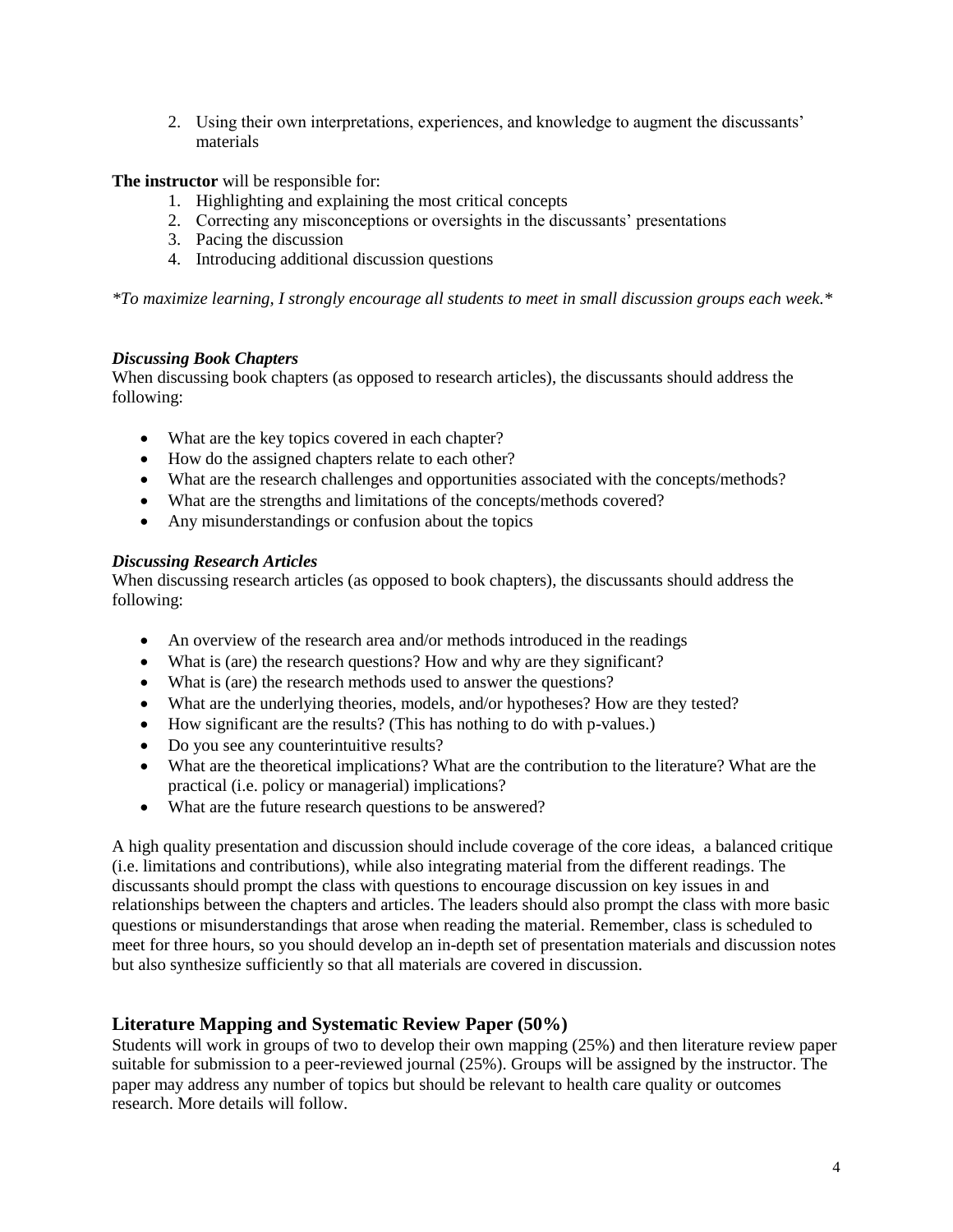| <b>Grading scale</b>                          |                 |                |                |                |                |                |                |                |                |                |                |                     |
|-----------------------------------------------|-----------------|----------------|----------------|----------------|----------------|----------------|----------------|----------------|----------------|----------------|----------------|---------------------|
| Percentage<br>or points<br>earned in<br>class | $93% -$<br>100% | $90% -$<br>92% | $87% -$<br>89% | $83% -$<br>86% | $80% -$<br>82% | $77% -$<br>79% | $73% -$<br>76% | $70% -$<br>72% | $67% -$<br>69% | $63% -$<br>66% | $60% -$<br>62% | <b>Below</b><br>60% |
| Letter<br>Grade<br>equivalent                 | А               | A-             | $_{\rm B+}$    | B              | $B -$          | $_{\rm C+}$    | $\mathsf{C}$   | $C-$           | $D+$           | D              | D-             | F                   |

| Letter<br>Grade        | A   | A-   | $B+$        | B   | <b>B-</b> | $\sim$<br>◡⊤   | $\sim$<br>ັ | $\curvearrowright$<br>. . | $D+$           | D   | D-   | E<br>- | WF              |     | <b>NG</b> | $\mathbf{C}$<br>ত-<br>-- |
|------------------------|-----|------|-------------|-----|-----------|----------------|-------------|---------------------------|----------------|-----|------|--------|-----------------|-----|-----------|--------------------------|
| Grade<br><b>Points</b> | 4.U | 3.67 | 22<br>ر ر.ر | 3.0 | 2.67      | $\cap$<br>2.33 | 2.U         | 1.67                      | $\cap$<br>1.JJ | 1.0 | 0.67 | 0.0    | $\Omega$<br>v.v | 0.0 | v.v       | 0.0                      |

For greater detail on the meaning of letter grades and university policies related to them, see the Registrar's Grade Policy regulations at [www.registrar.ufl.edu/catalog/policies/regulationgrades.html](http://www.registrar.ufl.edu/catalog/policies/regulationgrades.html)

## **Statement of University's Honesty Policy (cheating and use of copyrighted materials)**

Students are expected to act in accordance with the University of Florida policy on academic integrity (see Graduate Student Handbook for details). Cheating or plagiarism in any form is unacceptable and inexcusable behavior.

> *We, the members of the University of Florida community, pledge to hold ourselves and our peers to the highest standards of honesty and integrity.*

## **Policy Related to Class Attendance or Other Work**

You will not obtain a good grade in this course if you do not attend and actively participate in class discussions. Personal issues with respect to class attendance or fulfillment of course requirements will be handled on an individual basis.

# **Statement Related to Accommodations for Students with Disabilities**

Students requesting classroom accommodation must first register with the Dean of Students Office, which will provide documentation to the student. The student should then provide this documentation to me.

## **Phone Numbers and Contact Sites for University Counseling Services and Mental Health Services**

| University Counseling Services Student  | Mental Health Services               |  |  |  |
|-----------------------------------------|--------------------------------------|--|--|--|
| http://www.counsel.ufl.edu/services.asp | http://www.health.ufl.edu/shcc       |  |  |  |
| P301 Peabody Hall – 392-1575            | Room 245, Infirmary Bldg. - 392-1171 |  |  |  |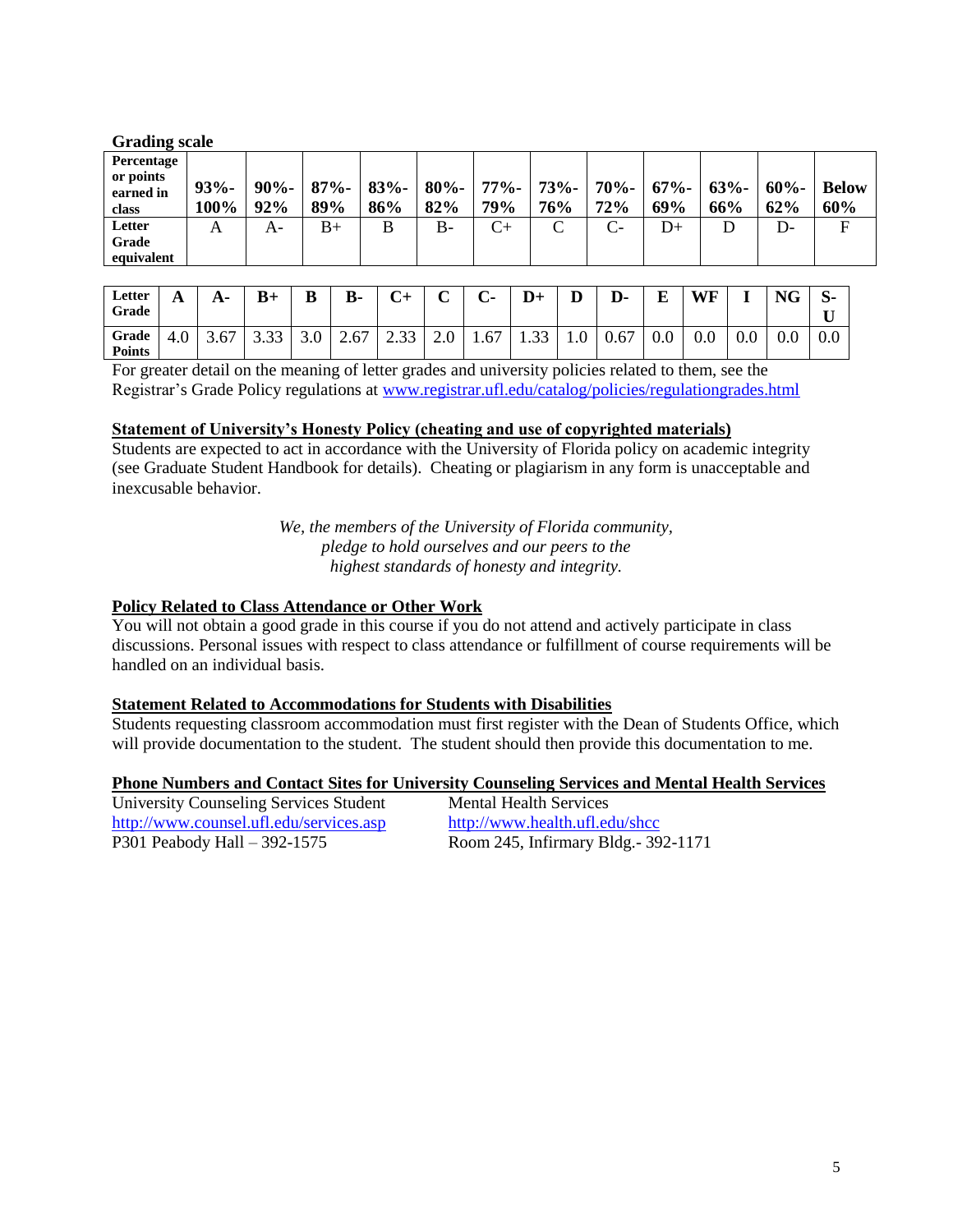#### **Course Outline**

| Date    | Topic                                                                                                                                                                                                                                         | Readings                                                                                          |
|---------|-----------------------------------------------------------------------------------------------------------------------------------------------------------------------------------------------------------------------------------------------|---------------------------------------------------------------------------------------------------|
| Jan. 9  | Course Introduction<br>Introductions<br>Review syllabus, readings, assignments<br>$\overline{\phantom{0}}$<br>Assign weekly discussants<br>$\blacksquare$<br>Assign review paper groups<br>$\blacksquare$<br>Paper topic interest areas<br>÷, | Start reading for Jan 16 class (see<br>readings below)                                            |
| Jan. 16 | Intro to Outcomes, Measurement fundamentals<br>Intro to patient reported outcomes                                                                                                                                                             | Kane Ch. 1, 4<br>Streiner and Norman Ch. 1, 2<br>Article: Wu et al. 2010                          |
| Jan. 23 | Database Searching (Jennifer Lyon)<br>Measurement - devising items, scaling responses<br>$Discussionts: \_$                                                                                                                                   | Streiner and Norman Ch. 3, 4<br>Article TBA                                                       |
| Jan 30  | EndNote (Nancy Shaefer)<br>Room C2-3, middle of $2nd$ floor of Communicore<br>Measurement – selecting items, biases in responding                                                                                                             | Streiner and Norman Ch. 5, 6,<br>Appendix. C<br>Article(s) TBA                                    |
| Feb. 6  | Measurement – reliability and validity                                                                                                                                                                                                        | Streiner and Norman Ch. 8, 10<br>Keller et al 2005; Harle 2012                                    |
| Feb. 13 | Intro to Systematic Reviews (Jennifer Lyon)<br>Measurement - Generic/specific measures, satisfaction<br>$Discussionts: \_$                                                                                                                    | PRISMA guidelines<br>Kane Ch. 5, 6, 7<br>Article: Garg et al. 2005<br>Article(s) TBA Syst. Review |
| Feb. 20 | Secondary Data and Risk Adjustment                                                                                                                                                                                                            | Kane Ch. 8-9<br>Iezzoni TBA<br>Article(s) TBA                                                     |
| Feb. 27 | Literature Map presentations                                                                                                                                                                                                                  |                                                                                                   |
| Mar. 6  | Spring Break - no class                                                                                                                                                                                                                       |                                                                                                   |
| Mar. 13 | Secondary Data and Risk Adjustment<br>Discussants:                                                                                                                                                                                            | Article(s) TBA                                                                                    |
| Mar. 20 | Article reviews and critiques                                                                                                                                                                                                                 | Article(s) TBA                                                                                    |
| Mar. 27 | Article reviews and critiques                                                                                                                                                                                                                 | Article(s) TBA                                                                                    |
| Apr. 3  | Article reviews and critiques<br>$Discussionts: \_$                                                                                                                                                                                           | Article(s) TBA                                                                                    |
| Apr 10  | Article reviews and critiques<br>$Discussionts: \_$                                                                                                                                                                                           | Article(s) TBA                                                                                    |

*Note: Pay attention to Sakai, email and in class for weekly updates to the schedule and readings.*